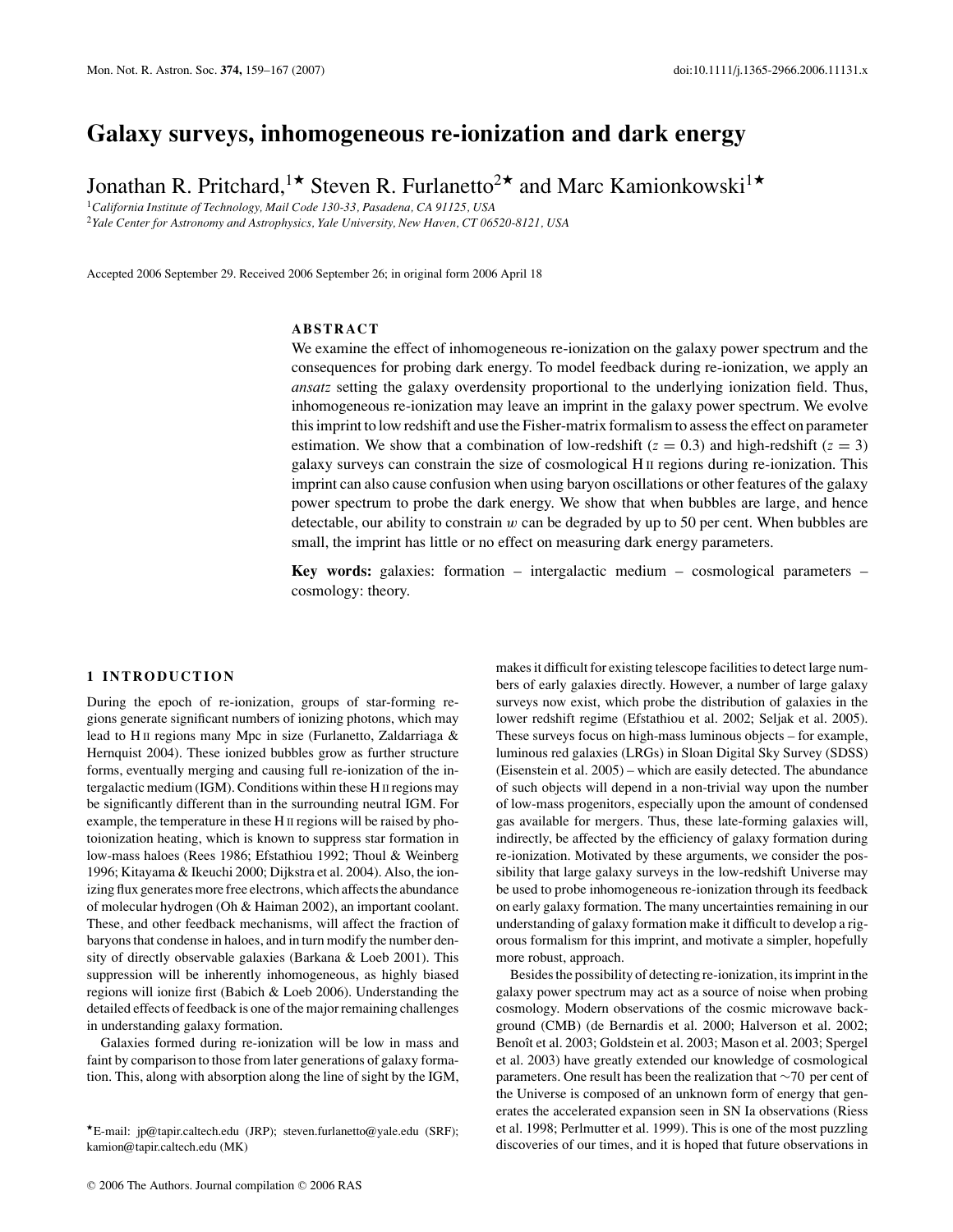the fields of SN Ia (Riess et al. 1998; Perlmutter et al. 1999; Riess et al. 2004), weak lensing (Hoekstra et al. 2006), and galaxy surveys (Blake & Glazebrook 2003; Seo & Eisenstein 2003) will constrain the time evolution of the dark energy giving clues as to its nature. For this reason, in this paper, we will focus on how re-ionization may affect estimates of dark energy parameters.

Large galaxy surveys contribute information on the dark energy in two main ways. First, the form of the matter power spectrum, probed by galaxy surveys via the proxy of the galaxy power spectrum, depends on different parameter combinations than the CMB, breaking many of the parameter degeneracies (Eisenstein, Hu & Tegmark 1999). Secondly, the pre-recombination oscillation of the photon–baryon fluid leaves an imprint in the matter power spectrum, which may be used as a standard ruler to determine the angular diameter distance  $D_{\Delta}(z)$  as a function of redshift *z* (Blake & Glazebrook 2003; Seo & Eisenstein 2003). These baryon oscillations have now been detected (Cole et al. 2005; Eisenstein et al. 2005) by both 2dF and SDSS. If the imprint in the galaxy power spectrum from patchy re-ionization can mimic or conceal any feature of the galaxy power spectrum from density fluctuations, then our ability to constrain dark energy using galaxy surveys will be degraded.

In this paper, we explore the possible consequences of this environmental dependence on the galaxy power spectrum. The process of galaxy formation is still only poorly understood and so a detailed analysis of feedback is inappropriate. Instead we choose to link galaxy formation to the neutral fraction by a simple *ansatz*, by which we hope to bring out the underlying behaviour, leaving the details for a later age. In keeping with this 'simple is best' ideology, we choose to model the variation in neutral fraction using an analogue of the halo model (Cooray & Sheth 2002). With this approach we hope to phrase the problem in a general fashion, avoiding detailed assumptions about the re-ionization history. To address these questions in a quantitative fashion, we employ the Fisher-matrix formalism (Jungman et al. 1996a,b; Tegmark, Taylor & Heavens 1997). This allows us to convert a theoretical model into predictions for the parameter constraints attainable by imagined experiments.

The outline of this paper is as follows. In Section 2 we detail the form of the ionization power spectrum and describe our simple *ansatz* relating it to galaxy formation. Then, in Section 3, we bring the two together describing the complete model galaxy power spectrum, including the effects of redshift distortions and the Alcock– Paczynski (AP) effect. In Section 4 we outline the Fisher-matrix formalism. Having set out our model, in Section 5 we discuss the possibility of detecting re-ionization using galaxy surveys. This is then expanded to consider the implications for dark energy constraints in Section 6. Finally, in Section 7 we summarize our conclusions.

# **2 BUBBLE MODEL**

We wish to relate the overdensity of galaxies to the ionization fraction within a given region. To do this, we make the simple *ansatz* that there is a component to the galaxy power spectrum which linearly traces the ionized fraction. Hence, we may write the number density of galaxies  $n(r)$  at position  $r$  as

$$
n(\mathbf{r}) = \bar{n}[1 + \delta_{\text{gal}}(\mathbf{r}) + \delta_{\text{bub}}(\mathbf{r})],\tag{1}
$$

where  $\bar{n}$  is the mean number density of galaxies,  $\delta_{gal}(r) = b\delta(r)$ assumes galaxies trace the underlying dark matter fluctuations  $\delta$ with bias *b*, and we calculate the fractional overdensity of galaxies due to an ionization field  $x_i(\mathbf{r})$  by  $\delta_{\text{bub}}(\mathbf{r}) = -\epsilon_b x_i(\mathbf{r})$ , where  $\epsilon_b$ parametrizes the strength of the effect.

Writing the number density in the form of equation (1) leads to a galaxy power spectrum

$$
P(k) = \frac{1}{(1 - \epsilon_b \bar{Q})^2} [P_{\text{gal}}(k) + 2P_{\text{gal,bub}}(k) + P_{\text{bub}}(k)],\tag{2}
$$

where  $\overline{Q}$  is the filling fraction of the bubbles. For simplicity, we choose to neglect the cross-correlation, which will be smaller or comparable in size to the other terms and represents an unnecessary refinement given the simplicity of our toy model. Note the overall rescaling of the power spectrum because the mean galaxy density  $\langle n \rangle = \bar{n}(1 - \epsilon_b \bar{Q})$ . Typically,  $\epsilon_b \bar{Q} \ll 1$  and we can neglect this correction and take

$$
P(k) = P_{\text{gal}}(k) + P_{\text{bub}}(k). \tag{3}
$$

We now need to calculate the bubble power spectrum  $P_{\text{bub}}(k)$ . In order to phrase the problem as broadly as possible, we eschew detailed assumptions about re-ionization in favour of a more general approach. In this paper, we choose to associate regions of ionization with 'bubbles', in analogous fashion to the halo model's association of mass with haloes. Following the halo-model formalism (Cooray & Sheth 2002),  $P_{\text{bub}}(k)$  is given by the sum of two terms,  $P_{\text{bub}}(k) =$  $P^{1b}(k) + P^{2b}(k)$ , which describe correlations within the same bubble and between two different bubbles, respectively. These terms are given by

$$
P^{1b}(k) = \epsilon_b^2 \int dm n(m) \left(\frac{m}{\bar{\rho}}\right)^2 |u(k|m)|^2,
$$
 (4)

$$
P^{2b}(k) = \epsilon_b^2 \int dm_1 n(m_1) \left(\frac{m_1}{\bar{\rho}}\right) u(k \mid m_1)
$$
  
 
$$
\times \int dm_2 n(m_2) \left(\frac{m_2}{\bar{\rho}}\right) u(k \mid m_2) P_{bb}(k \mid m_1, m_2), \quad (5)
$$

where  $n(m)$  is the comoving number density of bubbles of mass  $m$ ,  $P_{bb}(k | m_1, m_2)$  is the power spectrum of bubbles of mass  $m_1$  and  $m_2$ , and  $u(k | m)$  is the Fourier transform of the bubble ionization profile  $u(r | m)$ . With this notation, we may write the volume filling factor of the bubbles as  $\overline{Q} = \int dm n(m)(m/\overline{p})$ , and the bubble volume as  $V_{\text{bub}} = m/\bar{\rho} = 4\pi r_{\text{bub}}^3/3$ , where  $r_{\text{bub}}$  is the comoving bubble radius. Throughout this paper, we will assume a top-hat profile  $u(r | m)$  =  $\Theta(|\mathbf{r}| - r_{\text{bub}})/V_{\text{bub}}$ , for which  $u(k | m) = 3j_1(kr_{\text{bub}})/(kr_{\text{bub}})$ , where  $j_{\ell}(x)$  is a spherical Bessel function of the order of  $\ell$ .

If we assume a delta-function size distribution and treat the power spectrum of the bubbles as tracing the dark matter power spectrum  $P_{\text{bb}}(k) \approx P_{\delta\delta}(k, z = z_{\text{ri}})$ , where  $z_{\text{ri}}$  is the redshift at which the imprint is formed, this reduces to

$$
P^{1b}(k) = \epsilon_b^2 \bar{Q} V_{\text{bub}} |u(k|m)|^2,
$$
\n(6)

$$
P^{2b}(k) = \epsilon_b^2 \bar{Q}^2 |u(k|m)|^2 P_{\delta\delta}(k|m). \tag{7}
$$

In order to keep our model simple, we ignore evolution in the bubblesize distribution. In reality, the relevant bubble sizes will be determined by the period when most baryons condense, an extended process that will average over the evolution of bubble growth. We also ignore the effects of bubble overlap, which is expected to occur for large  $\overline{Q}$  and undermines the halo-model approach. Once bubbles begin to overlap, using isolated spheres to model the H II regions will not correctly represent the true size and shape of the ionized regions. To a first approximation though, this effect will give an effective distribution of bubble sizes, and so should not affect our qualitative conclusions. We will take  $\overline{Q} = 0.5$  and  $z_{\rm ri} = 6$  in what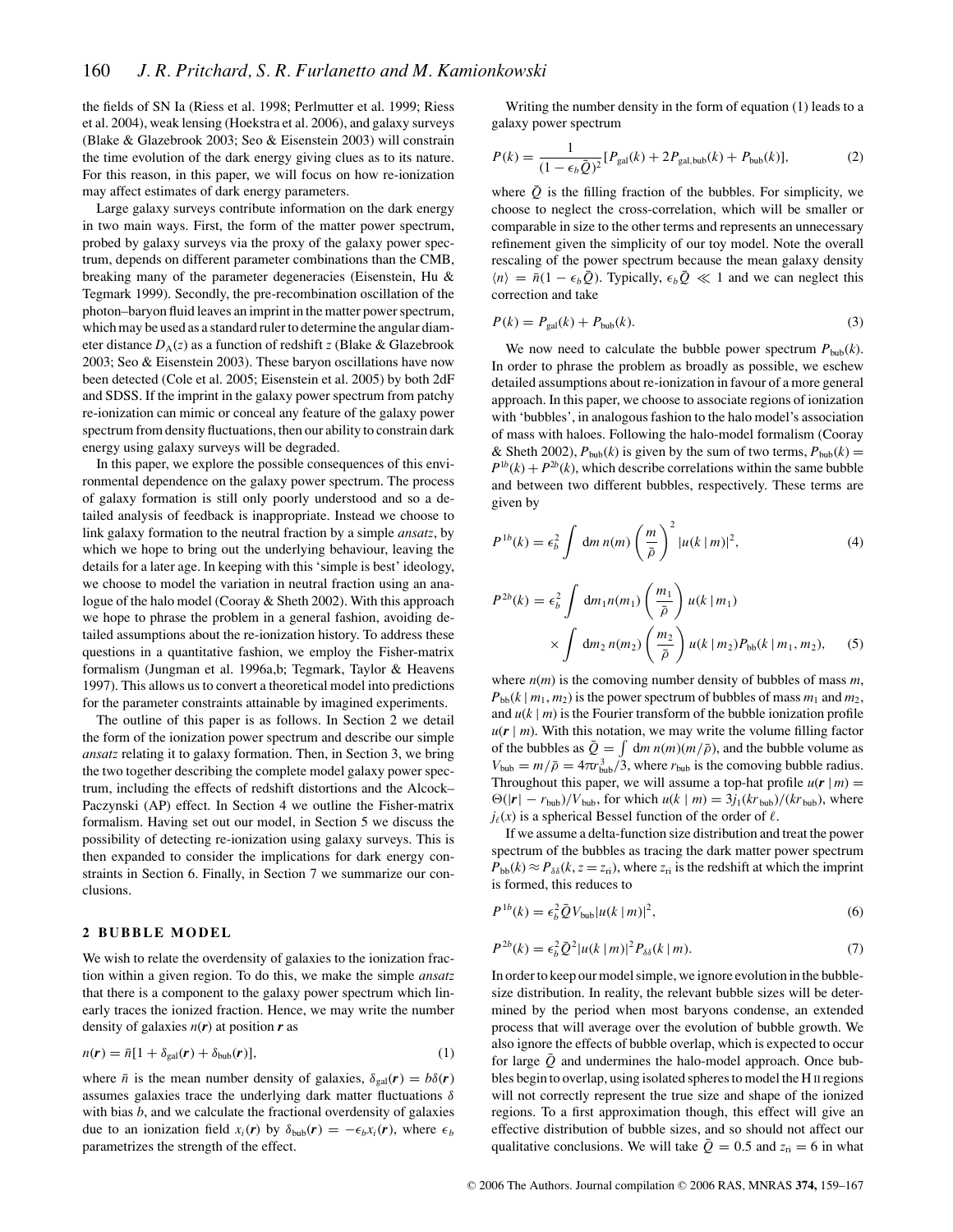

**Figure 1.** Comparison of the galaxy and bubble power spectra. We plot  $P_{\text{gal}}(k)$  at two redshifts  $z = 0.3$  (solid curve) and  $z = 3.0$  (long-dashed curve). For each redshift, we plot the non-linear scale:  $k_{\text{max}}(z = 0.3)$  = 0.11 *h* Mpc<sup>−1</sup> and  $k_{\text{max}}(z = 3.0) = 0.53$  *h* Mpc<sup>−1</sup> (dashed vertical lines, from left- to right-hand side). For comparison, we plot  $P_{\text{bub}}(k)$  for the parameters ( $r_{\text{bub}} = 80$  Mpc,  $\epsilon_b = 0.6$ ) (short-dashed curve) and ( $r_{\text{bub}} = 20$  Mpc,  $\epsilon_b$  = 0.6) (dotted curve). Notice how the latter curve resembles constant white noise in the region  $k < 0.1h$  Mpc<sup>-1</sup>. The former curve displays a cut-off in power close to the galaxy-power-spectrum peak. Finally, we plot a bubble power spectrum  $P_{\text{FZH}}(k)$  (dot–dashed curve) that has been calculated using a bubble-size distribution taken from Furlanetto et al. (2004), with  $\langle r_{\text{bub}} \rangle \approx 20$  Mpc.

follows, and use  $(r_{\text{bub}}, \epsilon_b)$  to parametrize the bubble power spectrum. Note that the two-bubble term is subdominant in the regime that we consider, making the details of  $z_{\text{ri}}$ , and any biasing of  $P_{\text{bb}}(k)$ with respect to  $P_{\delta\delta}(k)$ , unimportant.

Fig. 1 shows the form of the bubble power spectrum in this model. Note that the power is fairly constant on small *k* and cuts off sharply on linear scales smaller than the bubble radius. As a simple example of including a smooth bubble-size distribution, Fig. 1 shows  $P_{\text{bub}}$ calculated using the bubble distribution of Furlanetto et al. (2004), assuming an ionizing efficiency  $\zeta = 40$  and  $\overline{Q} = 0.83$ , which gives a volume averaged bubble size  $\langle r_{\text{bub}} \rangle \approx 20$  Mpc. The main effects of the distribution in bubble sizes are to smooth out the oscillations seen in the single size model and to decrease the rate at which power decreases on scales below the characteristic bubble size. Having shown that the high-*k* cut-off occurs even with a smooth distribution of bubble sizes, we will henceforth restrict ourselves to the simpler, single bubble-size case.

The onset of non-linearity limits the scales that a galaxy survey is able to probe. We choose to define this cut-off scale by requiring that the average fluctuation on a scale *R* satisfies  $\sigma(R) \leq 0.5$ for  $R = (2k_{\text{max}})$  (Seo & Eisenstein 2003). This cut-off can lead to a degeneracy between the bubble spectrum and the constant shotnoise expected on large scales from non-Gaussian clustering of the galaxies (Seljak 2000). We see in Fig. 1 that on large scales the bubble power spectrum becomes constant. If, for a given galaxy survey,  $r_{\text{bub}}$  is sufficiently small, then the curvature of the bubble spectrum will lie at  $k > k_{\text{max}}$ , and the bubble spectrum will be indistinguishable from shot-noise. Including galaxy surveys at higher *z*, where the non-linear scale is smaller, helps breaking this degeneracy.

We note that, for a random variable with zero mean, we would expect the power spectrum to vanish on large scales. That this does not occur relates to a generic problem of the halo model two-halo term, which is constant on large scales. In most applications this is masked by a dominant two-halo term, which does decrease on large scales. However, in our model the two-bubble term is negligible making this issue obvious. Given that our model predicts a bubble power spectrum that looks like shot-noise on large scales, we must worry both about how the removal of shot-noise will affect our results and how to distinguish the effect of bubbles from shot-noise. As mentioned above, the existence of a cut-off in the bubble power spectrum distinguishes it from shot-noise (although we must observe this cut-off for this to work). When we come to analyse the effect of bubbles on cosmological parameter estimation, we will include a term representing white shot-noise to account for this possible confusion.

Having generated an imprint from patchy re-ionization, we must evolve it to lower redshift. Our knowledge of how mergers recycle matter from many smaller haloes into fewer more massive haloes is not sufficient to handle this rigorously. Instead, we will consider three cases that ought to bracket the truth. We take  $r_{\text{bub}}$  to be a constant, fixing the shape of  $P_{\text{bub}}(k)$ , and then consider how its amplitude varies with time. We will consider three models for this time evolution

$$
P_{\text{bub}}(k, z) = \begin{cases} P_{\text{bub}}(k, z = z_{\text{ri}}) & (\text{model A}), \\ P_{\text{bub}}(k, z = 0) \left[ \frac{G(z)}{G(z=0)} \right]^2 & (\text{model B}), \\ P_{\text{bub}}(k, z = z_{\text{ri}}) \left[ \frac{G(z)}{G(z=z_{\text{ri}})} \right]^{-2} & (\text{model C}). \end{cases}
$$

In model A, we assume that, once produced, the power spectrum  $P_{\text{bub}}(k)$  from bubbles remains constant in time. As the density fluctuations continue to grow this means that  $P_{\text{bub}}$  becomes less significant at later times. In model B, we allow  $P_{\text{bub}}(k)$  to grow as the square of the linear growth function  $G(z)$ . Thus in model B,  $P_{\text{bub}}(k)$  remains a constant fraction of the total galaxy power spectrum. It seems unlikely that the bubble imprint would grow in this fashion, but we include this model in order to consider the case where the bubble imprint is equally important at all redshifts. Note that in this model, we choose to normalize the bubble spectrum to the present day. This provides a simple way of restricting  $P_{\text{bub}}(k)$  to amplitudes comparable to the density power spectrum. Finally, with model C, we consider the case where  $P_{\text{bub}}(k)$  decreases with time. This will provide an estimate of the worst-case scenario for detecting the bubbles. The time evolution of  $P_{\text{bub}}(k)$  is most important when we can compare surveys at different redshifts. In the case of a single redshift survey, any growth can be absorbed into an effective  $\epsilon_b$  for that survey.

What range of values may our two free parameters  $\epsilon_b$  and  $r_{\text{bub}}$ reasonably take? The characteristic size of the bubbles is the easiest question to address. Furlanetto et al. (2004) present a model for bubbles forming around highly biased regions leading to typical sizes of ∼5 Mpc, when  $\overline{Q} = 0.5$  (see also Furlanetto, McQuinn & Hernquist 2006). In contrast, Wyithe & Loeb (2004) use arguments based on light-travel times and cosmic variance to obtain bubble sizes of ∼60 Mpc at the end of re-ionization. This latter value can be taken as an upper limit on reasonable bubble sizes, while the former gives a more reasonable estimate of what we might expect. These values are in broad agreement with the results of computer simulation (Iliev et al. 2006; Zahn et al. 2006), which yield sizes  $~\sim$ 10 Mpc.

The range of  $\epsilon_b$  begs the question of how exactly to interpret this parameter. We have assumed a linear relation between the ionization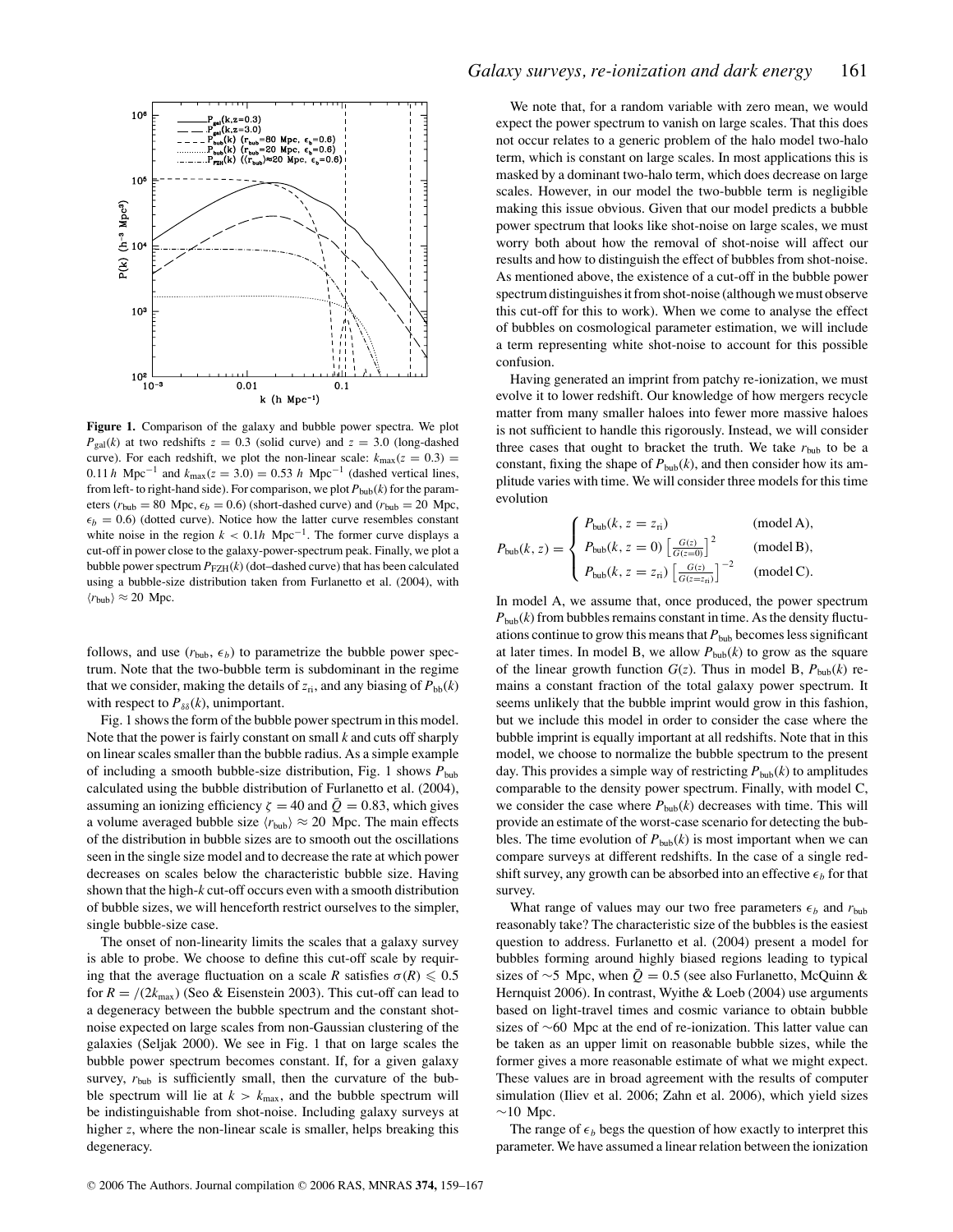fraction of a region and its galaxy overdensity. We can readily see that  $n(r) \ge 0$ , which implies a solid upper limit of  $\epsilon_b \le 1$ . An alternative approach is to consider the suppression of galaxy formation in haloes of low mass. Simulations at low redshift (*z* < 3) (Thoul & Weinberg 1996; Kitayama & Ikeuchi 2000) indicate significant suppression of galaxy formation in haloes with circular velocities  $V_{\text{circ}} \leq 50$  km s<sup>-1</sup>. At higher *z*, photoionization is less effective due to the decreased cooling time, decreased UV flux, increased self-shielding from the higher densities, and collapse beginning before any UV background can be generated (Dijkstra et al. 2004). In this case, Dijkstra et al. (2004) find that only haloes with  $V_{\text{circ}} \leq$ 20 km s<sup>-1</sup> suffer significantly reduced condensation of baryons. To estimate the mass fraction in galaxies affected by photoionization feedback, we take this latter value and apply it to the Press–Schecter distribution (Press & Schechter 1974) as a low-mass cut-off below which no galaxies form. This gives an estimate of the decrement in galaxies due to photoionization feedback,

$$
\epsilon_b \approx \bar{\Delta}_g \equiv \left[ \frac{F(M > M_{\text{feedback}}) - F(M > M_{\text{cool}})}{F(M > M_{\text{cool}})} \right],\tag{8}
$$

where  $F(M)$  is the fraction of mass in haloes of mass greater than *M*,  $M_{\text{feedback}}$  is the mass corresponding to  $V_{\text{circ}} = 20$  km s<sup>-1</sup>, and  $M_{\text{cool}}$  is the mass corresponding to the virial temperature  $T_{\text{vir}} \approx$  $10<sup>4</sup>$  K needed for effective cooling by atomic hydrogen. Evaluating equation (7) gives  $\epsilon_b \approx 0.18$  at  $z = 10$  and  $\epsilon_b \approx 0.10$  at  $z = 6$ , which give an indication of sensible values. Once a galaxy grows large enough, gravity will overcome feedback of this form and damp this effect. Thus, these numbers represent an effective upper limit in the most plausible model.

#### **3 GALAXY POWER SPECTRUM**

In constructing our galaxy power spectrum, we follow Seo & Eisenstein (2003). Incorporating the effects of bias, linear redshift distortions (Kaiser 1987) and linear growth, the galaxy power spectrum takes the form

$$
P_{\rm gal}(k,\mu,z) = \left[\frac{G(z)}{G(z=0)}\right]^2 b^2 (1+\beta\mu^2)^2 P_\delta(k,z=0),\tag{9}
$$

where  $P_{\delta}(k, z = 0)$  is the power spectrum of the dark matter at the present day,  $b = \Omega_{\text{m}}(z)^{0.6}/\beta$  is the bias, and  $\mu^2 = k^2 \sqrt{k^2}$ is the direction cosine between the Fourier-mode wavenumber and the line of sight. We define the redshift-distortion parameter  $\beta$  in terms of  $\sigma_{8,g}$  and  $\sigma_8$ , the fluctuations in galaxies and dark matter, respectively, smoothed on scales of 8 *h*<sup>−</sup><sup>1</sup> Mpc, by the relation,

$$
\sigma_{8,g} = \sigma_8 b \sqrt{1 + 2\beta/3 + \beta^2/5} \,. \tag{10}
$$

In order to calculate the linear growth factor  $G(z)$ , we integrate the perturbation equation

$$
\ddot{G}(t) + 2H\dot{G}(t) - 4\pi G\rho_m G(t) = 0, \qquad (11)
$$

with

$$
\frac{H^2}{H_0^2} = \Omega_{\rm m}(1+z)^3 + (1-\Omega_{\rm m}-\Omega_{\rm X})(1+z)^2 + \Omega_{\rm X}(z),\tag{12}
$$

and where the energy density in dark energy is given by

$$
\Omega_X(z) = \Omega_X \exp\left[3 \int_0^z dz' \frac{1 + w(z')}{1 + z'}\right].
$$
\n(13)

In the special case of a cosmological constant, the growth factor may be expressed as

$$
G(z) = \frac{5}{2} \Omega_{\rm m} \frac{H(z)}{H_0} \int_{\infty}^{z} \frac{1+z'}{[H(z')/H_0]^3} \,\mathrm{d}z',\tag{14}
$$

but for a general dark energy model where  $w(z) \neq -1$ , the full numerical integration is necessary (Wang & Steinhardt 1998; Weinberg & Kamionkowski 2003).

Fig. 1 shows  $P_{gal}(k, \mu, z)$  averaged over angle and evaluated at  $z =$ 0.3 and 3. It displays a clear peak at *k* ≈ 0.02 *h* Mpc<sup>−</sup>1, corresponding to the scale of matter–radiation equality, and visible baryon oscillations on smaller scales. These features arise from the acoustic oscillation of the baryon–photon fluid during the period of tight coupling before recombination. The sound speed, which governs the peak positions, is well measured from the CMB. Consequently, the baryon oscillations may be used as a standard ruler, allowing a direct measurement of the angular diameter distance. These features have now been detected in galaxy surveys (Cole et al. 2005; Eisenstein et al. 2005), and their use in probing the dark energy is well known (Blake & Glazebrook 2003; Seo & Eisenstein 2003).

When converting the observed redshift and angular position of galaxies into linear space, we must assume a particular cosmology. If this reference cosmology is different from the true cosmology, then we will introduce distortions into the inferred distribution of galaxies. This is the AP effect (Alcock & Paczynski 1979) and is essentially a cosmological redshift distortion. We may express the power spectrum inferred by our observations in terms of the true power spectrum  $P^{\text{tr}}(k^{\text{tr}}, \mu^{\text{tr}})$  by

$$
P_{\rm obs}(k,\,\mu) = \frac{D_{\rm A}^2(z)H^{\rm tr}(z)}{D_{\rm A}^{\rm tr}z(2)H(z)}P^{\rm tr}(k^{\rm tr},\,\mu^{\rm tr}),\tag{15}
$$

where  $H$  and  $D_A$  are calculated using the reference cosmology, and  $H^{\text{tr}}$  and  $D_A^{\text{tr}}$  with the true cosmology. We write the components of a Fourier wavevector parallel and perpendicular to the line of sight as  $k_{\parallel}^{\text{tr}} = (H^{\text{tr}}/H) k_{\parallel}$  and  $k_{\perp}^{\text{tr}} = (D_A/D_A^{\text{tr}}) k_{\perp}$ . The information contained in the AP effect can be useful in probing the evolution of the dark energy, so we include it in this analysis.

The final observed galaxy power spectrum incorporates all of the effects that we have discussed before and takes the form

$$
P_{\text{obs}}(k,\,\mu) = \frac{D_{\text{A}}^2(z)H^{\text{tr}}(z)}{D_{\text{A}}^{\text{tr}2}(z)H(z)} \left[ P_{\text{gal}}(k^{\text{tr}},\,\mu^{\text{tr}}) + P_{\text{bub}}(k^{\text{tr}}) \right] + P_{\text{shot}},\tag{16}
$$

where  $P_{\text{shot}}$  is residual shot-noise from non-Gaussian clustering of galaxies (Seljak 2000), which we treat as a constant white-noise term.

#### **4 FISHER MATRIX**

To quantitatively constrain the effect of bubbles on the galaxy power spectrum, we turn to the Fisher matrix. This formalism allows us to estimate the uncertainties on a set of model parameters  $\Theta = (\theta_1, \theta_2)$  $\theta_2, \ldots, \theta_N$ ) given some data set. We define the Fisher matrix (Tegmark et al. 1997)

$$
F_{ij} \equiv -\left\langle \frac{\partial^2 \log L}{\partial \theta_i \partial \theta_j} \right\rangle \Big|_{\Theta_0},\tag{17}
$$

where *L* is the likelihood function describing the probability distribution of the parameters and  $\Theta_0$  is the place in parameter space where the Fisher matrix is evaluated, typically the point of maximum likelihood. Given the Fisher matrix, the Cramer–Rao inequality states that the minimum uncertainty on a parameter  $\theta_i$  is given by  $\Delta \theta_i \geq$  $(F^{-1})$ <sup>1/2</sup>. This estimate of the uncertainty will be reliable provided that  $\Theta_0$  is near to the true values of the parameters.

To evaluate  $F_{ij}$ , we need to specify a model, which determines the dependence of the likelihood function on  $\Theta$ , and a point in parameter space where we wish to determine parameter uncertainties. In the

<sup>C</sup> 2006 The Authors. Journal compilation <sup>C</sup> 2006 RAS, MNRAS **374,** 159–167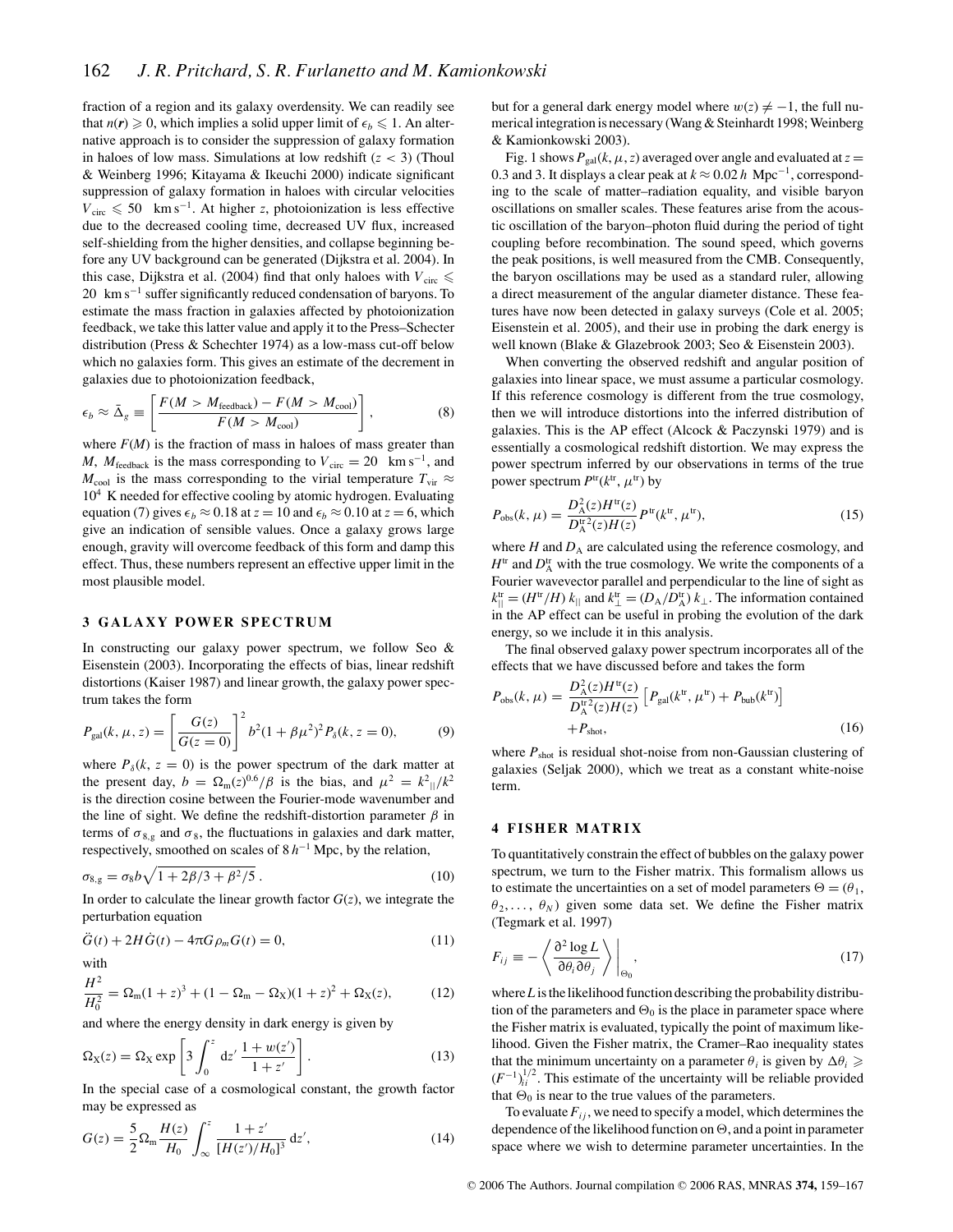case that the model parameters are Gaussian distributed, the Fisher matrix takes the form

$$
F_{\alpha\beta} = \frac{1}{2} \text{tr} \left( \mathbf{C}^{-1} \mathbf{C}_{,\alpha} \mathbf{C}^{-1} \mathbf{C}_{,\beta} \right) + \frac{\partial \mu}{\partial \theta_{\alpha}} \mathbf{C}^{-1} \frac{\partial \mu}{\partial \theta_{\beta}},
$$
(18)

where **C** is the covariance matrix for the data, and  $\mu$  is the mean of the data. This will be a good approximation in the case of both CMB observations and galaxy survey. Note that, for our purposes, we will need to combine information from both the CMB and galaxy surveys. When used together these data sets break many degeneracies that are present when they are used alone. Let us consider the Fisher matrix from each of these in turn.

A CMB experiment may be characterized by a beam size  $\theta_{\text{beam}}$ and sensitivities to temperature  $\sigma_{\text{T}}$  and polarization  $\sigma_{\text{P}}$ . Given these quantities, the Fisher matrix is given by (Jungman et al. 1996a,b; Kamionkowski, Kosowsky & Stebbins 1997; Zaldarriaga & Seljak 1997)

$$
F_{\alpha\beta}^{\text{CMB}} = \sum_{\ell} \sum_{X,Y} \frac{\partial C_{\ell}^{X}}{\partial \theta_{\alpha}} (\text{Cov}_{\ell})_{XY}^{-1} \frac{\partial C_{\ell}^{Y}}{\partial \theta_{\alpha}}, \qquad (19)
$$

where  $C_{\ell}^{X}$  is the power in the  $\ell$ th multipole for  $X = T$ , *E*, *B* and *C*, the temperature, E-mode polarization, B-mode polarization and TE cross-correlation, respectively. The elements of the covariance matrix Cov  $\ell$  between the various power spectra are (Kamionkowski et al. 1997; Zaldarriaga & Seljak 1997)

$$
(\text{Cov}_{\ell})_{\text{TT}} = \frac{2}{(2\ell+1)f_{\text{sky}}}(C_{\text{T}\ell} + w_{\text{T}}^{-1}B_{\ell}^{-2})^2,
$$
  
\n
$$
(\text{Cov}_{\ell})_{\text{EE}} = \frac{2}{(2\ell+1)f_{\text{sky}}}(C_{\text{E}\ell} + w_{\text{P}}^{-1}B_{\ell}^{-2})^2,
$$
  
\n
$$
(\text{Cov}_{\ell})_{\text{BB}} = \frac{2}{(2\ell+1)f_{\text{sky}}}(C_{\text{B}\ell} + w_{\text{P}}^{-1}B_{\ell}^{-2})^2,
$$
  
\n
$$
(\text{Cov}_{\ell})_{\text{CC}} = \frac{1}{(2\ell+1)f_{\text{sky}}}[C_{\text{C}\ell}^2 + (C_{\text{T}\ell} + w_{\text{T}}^{-1}B_{\ell}^{-2})
$$
  
\n
$$
\times (C_{\text{T}\ell} + w_{\text{T}}^{-1}B_{\ell}^{-2})],
$$
  
\n
$$
(\text{Cov}_{\ell})_{\text{TE}} = \frac{2}{(2\ell+1)f_{\text{sky}}}C_{\text{C}\ell}^2,
$$
  
\n
$$
(\text{Cov}_{\ell})_{\text{TC}} = \frac{2}{(2\ell+1)f_{\text{sky}}}C_{\text{CC}\ell}(C_{\text{T}\ell} + w_{\text{T}}^{-1}B_{\ell}^{-2}),
$$
  
\n
$$
(\text{Cov}_{\ell})_{\text{EC}} = \frac{2}{(2\ell+1)f_{\text{sky}}}C_{\text{CC}\ell}(C_{\text{E}\ell} + w_{\text{P}}^{-1}B_{\ell}^{-2}),
$$
  
\n
$$
(\text{Cov}_{\ell})_{\text{TB}} = (\text{Cov}_{\ell})_{\text{CB}} = 0.
$$
  
\n(20)

Here  $B_\ell^2$  is the beam window function, assumed Gaussian with  $B_\ell^2 =$  $\exp[-\ell(\ell+1)\theta_{\text{beam}}^2/8 \ln 2]$ , where  $\theta_{\text{beam}}$  is the full width at halfmaximum (FWHM) of the beam in radians. Also,  $w_T$  and  $w_P$  are the inverse square of the detector noise for temperature and polarization, respectively. For multiple frequency channels we replace  $w_{\text{T}} B_{\ell}^2$  with the sum of this quantity for each of the channels.

Moving now to galaxy surveys, we may write the appropriate Fisher matrix as (Tegmark 1997)

$$
F_{\alpha\beta}^{\text{GAL}} = \int_0^{k_{\text{max}}} \frac{\partial \ln P(k)}{\partial \theta_{\alpha}} \frac{\partial \ln P(k)}{\partial \theta_{\beta}} V_{\text{eff}}(k) \frac{\mathrm{d}^3 k}{2(2\pi)^3},
$$
(21)

where the derivatives are evaluated using the cosmological parameters of the fiducial model and  $V_{\text{eff}}$  is the effective volume of the survey, given by

$$
V_{\text{eff}}(k,\mu) = \int d^3 \boldsymbol{r} \left[ \frac{n(\boldsymbol{r}) P(k,\mu)}{n(\boldsymbol{r}) P(k,\mu) + 1} \right]^2
$$

$$
= \left[ \frac{\bar{n} P(k,\mu)}{\bar{n} P(k,\mu) + 1} \right]^2 V_{\text{survey}}.
$$
(22)

Here the galaxy survey is parametrized by the survey volume  $V_{\text{survey}}$ and the galaxy density  $n(r)$ , which in the last equality we assume to be uniform  $\bar{n}$ . In addition, we must specify  $k_{\text{max}}$ , a cut-off on small scales to avoid the effects of non-linearity. We choose to define this cut-off scale by the criterion  $\sigma(R) \leq 0.5$  for  $R = \pi/(2k_{\text{max}})$  (Seo & Eisenstein 2003).

To apply the above framework, we need a theory relating the observables  $C_l^X$  and  $P(k, \mu)$  to the parameters. For the CMB this is standard, while in the case of the galaxy surveys we use equation (16), which arose from our discussion in Sections 2 and 3. Using these models, we calculate the Fisher matrices for individual galaxy surveys and our CMB experiment, and then combine them

$$
F_{\alpha\beta}^{\text{TOT}} = F_{\alpha\beta}^{\text{CMB}} + \sum_{i} F_{\alpha\beta}^{\text{GAL},i},\tag{23}
$$

where *i* labels the different galaxy surveys. This total Fisher matrix is then inverted to get parameter error predictions.

For this calculation, we need the specifications of our experiments. These are given in Tables 1 and 2. We consider two galaxy surveys. The first uses parameters corresponding to the SDSS LRG survey, which is currently underway. The second is a hypothetical survey at  $z = 3$ , based upon a survey of Lyman break galaxies (Seo & Eisenstein 2003).

Finally, we must decide upon our choice of parameter space. We specify our cosmology using seven parameters describing the total matter fraction  $\Omega_{\rm m} h^2$ ,  $\Omega_{\rm m}$ , the baryon fraction  $\Omega_{\rm b} h^2$ , the inflationary amplitude  $A^2_S$ , scalar spectral index  $n_s$ , optical depth to last scattering  $\tau$ , and the tensor–scalar ratio T/S; each galaxy survey is described by five parameters  $(\log H, \log D_A, \log G, \log \beta, P_{\text{shot}})$ ; to these, we add two parameters  $(\epsilon_b, r_{\text{bub}})$  to describe our bubble model (we choose to set  $\overline{Q} = 0.5$  and  $z_{\rm ri} = 6$ ). In choosing these parameters, we are following Seo & Eisenstein (2003). We treat all of the above parameters as being independent and then extract information about the dark energy from our uncertainties on  $(\log H, \log D_A)$  from each survey.

**Table 1.** Specification for CMB experiments.

| Experiment  | Frequency | $\theta_{\text{beam}}$ | $\sigma$ T | $\sigma_{\rm P}$ |
|-------------|-----------|------------------------|------------|------------------|
| <b>WMAP</b> | 40        | 28.2                   | 17.2       | 24.4             |
|             | 60        | 21.0                   | 30.0       | 42.6             |
|             | 90        | 12.6                   | 49.9       | 70.7             |
| Planck      | 143       | 8.0                    | 5.2        | 10.8             |
|             | 217       | 5.5                    | 11.7       | 24.3             |

*Notes*: Frequencies are in GHz. Beam size  $\theta_{\text{beam}}$  is the FWHM in arcsec. Sensitivities  $\sigma_T$  and  $\sigma_P$  are in  $\mu$ K per FWHM beam,  $w =$  $(\theta_{\text{beam}}\sigma)^{-2}$ . Taken from Eisenstein et al. (1999).

**Table 2.** Specification for galaxy surveys.

| Survey         | Ζ   | $V_{\text{survey}}$<br>$(h^{-3} \text{ Gpc})^3$ | $\bar{n}$<br>$(h^3 \text{ Mpc}^{-3})$ | $k_{\rm max}$<br>$(h \text{ Mpc}^{-1})$ | $\sigma_{8,g}$ |
|----------------|-----|-------------------------------------------------|---------------------------------------|-----------------------------------------|----------------|
| <b>SDSS</b>    | 0.3 | 1.0                                             | $10^{-4}$                             | 0.11                                    | 1.8            |
| S <sub>2</sub> | 3.0 | 0.50                                            | $10^{-3}$                             | 0.53                                    | 1.0            |

*Note*: Taken from Seo & Eisenstein (2003).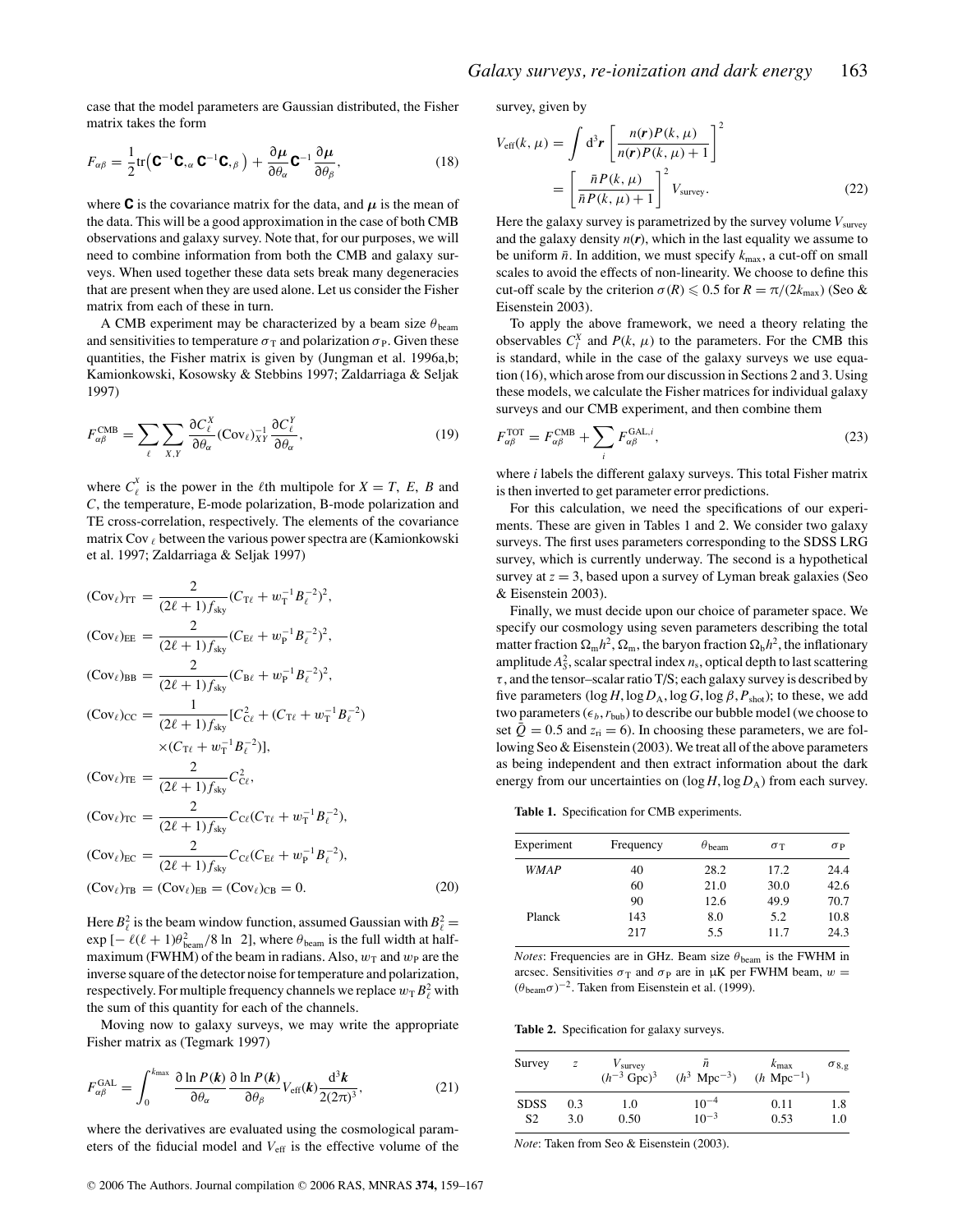We choose to parametrize the dark energy using three parameters  $(\Omega_X, w_0, w_1)$ , taking the dark energy equation-of-state parameter to be  $w(z) = w_0 + w_1 z$ . In deciding on our fiducial values, we follow the results of *Wilkinson Microwave Anisotropy Probe* (*WMAP*) (Spergel et al. 2003) for the cosmological parameters. These are broadly consistent with the updated results of Spergel et al. (2006), except for the decreased  $\Omega_{\rm m}$  and  $\tau$ . Evaluating the Fisher matrix at these different best-fitting parameters modifies our constraints only slightly. The bubble parameters are highly uncertain, and so we choose to explore a large parameter space.

## **5 POSSIBILITY OF DETECTING BUBBLES**

Now that we have established a theoretical framework, we wish to determine whether the imprint can be detected using the specified galaxy surveys. Our null hypothesis is that there is no imprint, and we assume that a detection requires that we can distinguish both  $\epsilon_b$  and  $r_{\text{bub}}$  from zero at approximately the  $2\sigma$  level; that is, we require both  $\epsilon_b > 2\sigma_{\epsilon_b}$  and  $r_{\text{bub}} > 2\sigma_{r_{\text{bub}}}$ . Throughout, we assume the inclusion of CMB information at the level of Planck. Less precise CMB data will relax constraints on cosmological parameters, causing parameter degeneracies to decrease the sensitivity of the galaxy survey to the bubble imprint.

Figs 2–4 show contour plots for models A, B and C, denoting regions of parameter space where our surveys are able to make a detection. We shade the region of the  $(r_{\text{bub}}, \epsilon_b)$  plane where a detection can be made by SDSS alone (white), SDSS and S2 combined (grey), and where no detection can be made (black). For models A and C, we consider the region of parameter space with  $r_{\text{bub}} \in$ [5 Mpc, 100 Mpc] and  $\epsilon_b \in [0.1, 1]$ . For model B, we choose a slightly different normalization so that  $[G(z = 0)/G(z = 6)]\epsilon_b \in$ [0.1, 1]. This makes the range of amplitude of  $P_{\text{bub}}$  at  $z = 0$  identical in the region covered in Figs 2 and 3. Note that  $G(z = 6)/G(z = 1)$  $0 = 0.18$  in our fiducial cosmology.

First, compare Figs 2 and 4. In model A, we see that SDSS alone is able to detect bubbles over a wide range of  $\epsilon_b$ , provided that the bubbles are large ( $r_{\text{bub}} > 40$  Mpc). In contrast, when we allow the bubble amplitude to decrease with time, as in model C, we see that SDSS alone is almost unable to constrain either bubble parameter. In both cases, addition of the S2 survey greatly improves the situation, allowing a wider range of parameter space to be probed. However, even with S2, the theoretically preferred region with  $r_{\text{bub}}$  <



**Figure 2.** Model A: Contour map of detection  $\epsilon_b > 2\sigma_{\epsilon_b}$  and  $r_{\text{bub}} > 2\sigma_{r_{\text{bub}}}$ in the bubble parameter plane. The white region is detectable by SDSS alone, the grey region is detectable by  $SDSS + S2$ , and the black region is undetectable to all surveys. Planck CMB data is assumed in all calculations.



**Figure 3.** Model B: Contour map of detection. As for Fig. 2. For comparison with other figures, note that  $G(z = 6)/G(z = 0) = 0.18$ , so that  $[G(z = 0)/G(z = 0)]$  $G(z = 6)$ ] $\epsilon_b$  lies in the range [0, 1].



**Figure 4.** Model C: Contour map of detection. As for Fig. 2. Note the greatly decreased ability of SDSS alone to detect bubbles when compared with Fig. 2.

10 Mpc and  $\epsilon_b < 0.2$ , towards the bottom left-hand corner, remains unconstrained. The prospects for detection are clearly enhanced by including galaxy surveys at higher redshift.

Fig. 3, for model B, shows that growth improves the prospects for probing smaller values of  $\epsilon_b$ , but makes little difference to our ability to constrain the bubble size. As in model A, SDSS alone can only probe bubbles with  $r_{\text{bub}} > 40$  Mpc, and S2 is required to probe smaller scales. Note that when we normalize to the present day, the inclusion of growth in model B reduces the amplitude of the bubble imprint seen by the S2 survey by a factor of  $[G(z=3)/G(z=0)]^2 \approx$ 0.1 over that in model A. This is responsible for the increased region that is undetectable to SDSS + S2 in Fig. 3. The amplitude of  $P_{\text{bub}}$  at  $z = 0.3$  is very similar in these two models, resulting in the nearly identical contours for SDSS only (when rescaled to account for the different normalization) in Figs 2 and 3. The striking differences between the three models indicates the importance of the time evolution of the bubble imprint.

It is worth pausing for a moment to consider where our leverage on the bubble power spectrum originates. When we combine the two surveys, the bulk of the improvement is coming from the S2 survey alone. This is unsurprising, as the growth of the density fluctuations means the bubble imprint is a more significant contribution to the galaxy power spectrum at early times. Further, if we consider Fig. 1, we see that for very small bubble sizes, the bubble spectrum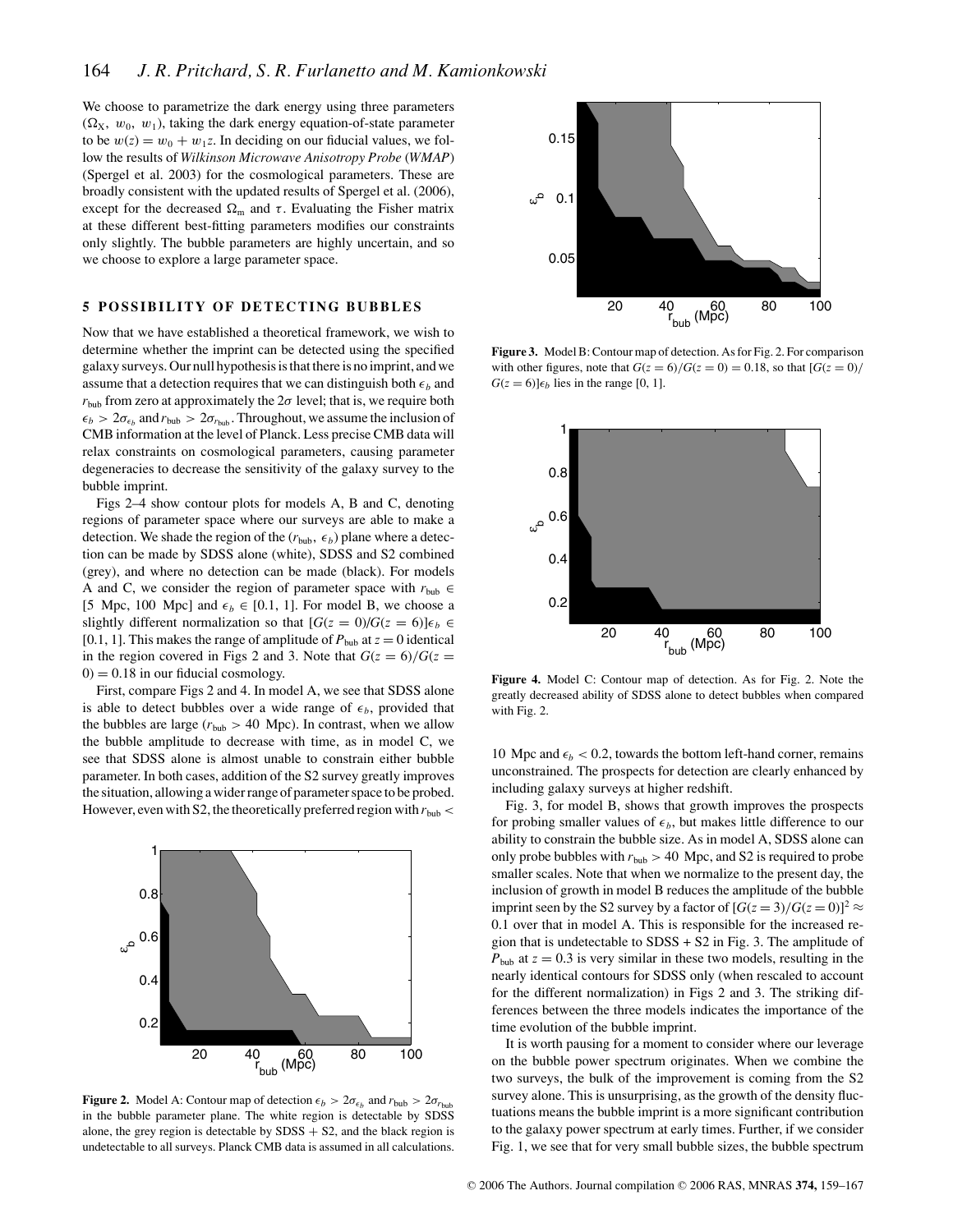begins to resemble white noise over the region probed by the galaxy surveys. This would further complicate detecting the bubble imprint as it could then be confused with residual Poisson shot-noise in the galaxy counts. This problem is greatest at low *z* where the non-linear scale is larger. Both of these motivate performing this test in galaxy surveys at increasing redshift, ideally at the redshift of re-ionization, where an  $H\alpha$  survey may be possible.

We conclude that galaxy surveys should be sensitive to the imprint in the galaxy power spectrum left over after re-ionization. However, detecting this imprint will be difficult unless the characteristic size of H<sub>II</sub> regions is large ( $r_{\text{bub}} > 10$  Mpc) and the effects of feedback significant ( $\epsilon_b > 0.1$ ). This should be sufficient to constrain the more extreme models for re-ionization, but is unlikely to impact more reasonable scenarios. There is significant uncertainty in this prediction stemming from the difficulty in predicting the evolution of the imprint to more recent times.

Currently, the best hope for measuring the size of H II regions during the early stages of re-ionization lies with upcoming 21-cm observations (e.g. LOFAR, $1$  MWA<sup>2</sup> or PAST<sup>3</sup>). Direct imaging of the H II regions is unlikely with the first generation of detectors, but the prospects for statistical detection at  $z \leqslant 10$  are good (Zaldarriaga, Furlanetto & Hernquist 2004; Bowman, Morales & Hewitt 2006; McQuinn et al. 2005). At higher redshifts,  $z > 10$ , corresponding to lower frequencies, sky noise increases dramatically making observations more difficult. An imprint directly upon the galaxy power spectrum avoids these technical issues, making possible a complementary measurement. In the event of very early re-ionization, detection of the imprint discussed in this paper might provide weak constraints on re-ionization before 21-cm experiments reach the desired sensitivity.

## **6 IMPLICATIONS FOR DARK ENERGY CONSTRAINTS**

Current constraints on dark energy parameters arise from the combination of high-precision CMB data with information from galaxy surveys. The combination of high-*z*(*z* > 3) information, long before dark energy becomes dynamically important, with low-*z* (*z* < 3) information, deep within the dark energy dominated regime, serves to break many of the degeneracies that either data set possesses when used alone. Adding in more galaxy surveys at different redshifts further constrains the evolution of the dark energy, allowing constraints on both  $\Omega_X$  and its equation-of-state parameter  $w(z)$ . In the previous section, we considered the bubble imprint as a useful signal; in this section we consider it as a potential source of noise for galaxy surveys. If the bubble power spectrum is able to mimic the effects of dark energy, then it will degrade our ability to constrain dark energy parameters. Throughout this section, we will consider a dark energy model with  $w_0 = -1$  and  $w_1 = 0$ . Our numerical results depend upon this choice of model, but the overall picture remains the same when  $w_0$  and  $w_1$  take other values.

Galaxy surveys provide direct constraints on the dark energy through both the baryon oscillations and from the AP effect. They also provide indirect constraints in combination with CMB data, as they probe  $\Omega_{\rm m}$  independently of  $\Omega_{\rm m} h^2$ , the parameter directly probed by the CMB. This allows the CMB indication of flatness



**Figure 5.** Illustration of the reduced covariance matrix.  $(\Omega_m h^2, \Omega_X, w_0, w_1,$  $n_s$ ,  $A_s^2$ ,  $r_{\text{bub}}$ ,  $\epsilon_b$ ). The model uses  $r_{\text{bub}} = 10$  Mpc and  $\epsilon_b = 0.1$ . Black indicates strong correlation and white indicates little correlation.

 $\Omega_k \approx 0$  to constrain  $\Omega_X$ . The bubble imprint must interfere with one of these measurements to be a source of confusion.

Measurement of the baryon oscillations allows a determination of the angular diameter distance. Their distinctive oscillatory structure is very different from the smooth structure that we expect from any plausible bubble imprint and so we do not expect there to be any confusion between the two. The inferred peak position, amplitude, and overall shape of the galaxy power spectrum, on the other hand, could be affected by the smooth form of the bubble imprint, making these the most likely points of confusion. Thus, we expect parameters such as  $\Omega_{\rm m}$  and  $n_{\rm s}$  to be sensitive to the bubble imprint. This simple picture is modified by inclusion of CMB data, which places tight constraints on many of these parameters making the effect of the bubble imprint more subtle.

The correlation between the different parameters is indicated in Fig. 5, for a model with  $r_{\text{bub}} = 10$  Mpc and  $\epsilon_b = 0.1$ . Note that there is a weak correlation between  $r_{\text{bub}}$  and the dark energy parameters. A slightly larger covariance is seen between  $r_{\text{bub}}$  and  $n_s$ . At larger values of  $(r_{\text{bub}}, \epsilon_b)$ , the picture remains unchanged except for a breaking of the degeneracy between  $r_{\text{bub}}$  and  $\epsilon_b$  as the cut-off in  $P_{\text{bub}}(k)$  on small scales becomes more pronounced.

Before detailing the effect the bubble imprint has on statistical errors, let us consider the possibility of systematic biasing of our best-fitting values, if an existing bubble imprint was ignored in the analysis of data. This will be relevant only in the case that the bubble imprint is not easily detectable, as an obvious imprint would certainly be included in the data analysis. For the case where the bubbles are not detected – that is,  $\epsilon_b < 2\sigma_{\epsilon_b}$  and  $r_{\text{bub}} < 2\sigma_{r_{\text{bub}}}$  – we have estimated this systematic offset between the inferred and true parameters, using the Fisher matrix to approximate the full likelihood surface. We find that the offset is significantly smaller than the parameter uncertainty, typically being of the order of ∼0.1 per cent. From this, we conclude that failing to include the imprint should not systematically affect parameter estimates in the near future. When galaxy surveys begin to probe cosmological parameters below the per cent level this effect will need to be included. We now turn to the effect of the imprint on parameter constraints.

Figs 6–8 indicate error contours for  $w_0$  over the ( $r_{\text{bub}}$ ,  $\epsilon_b$ ) plane. The same shading scheme is used in all three figures to allow easy comparison. First consider Fig. 6. We see that the uncertainty on  $w_0$ 

<sup>1</sup> See http://www.lofar.org/.

<sup>2</sup> See http://web.haystack.mit.edu/arrays/MWA/.

<sup>3</sup> See Pen, Wu & Peterson (2005).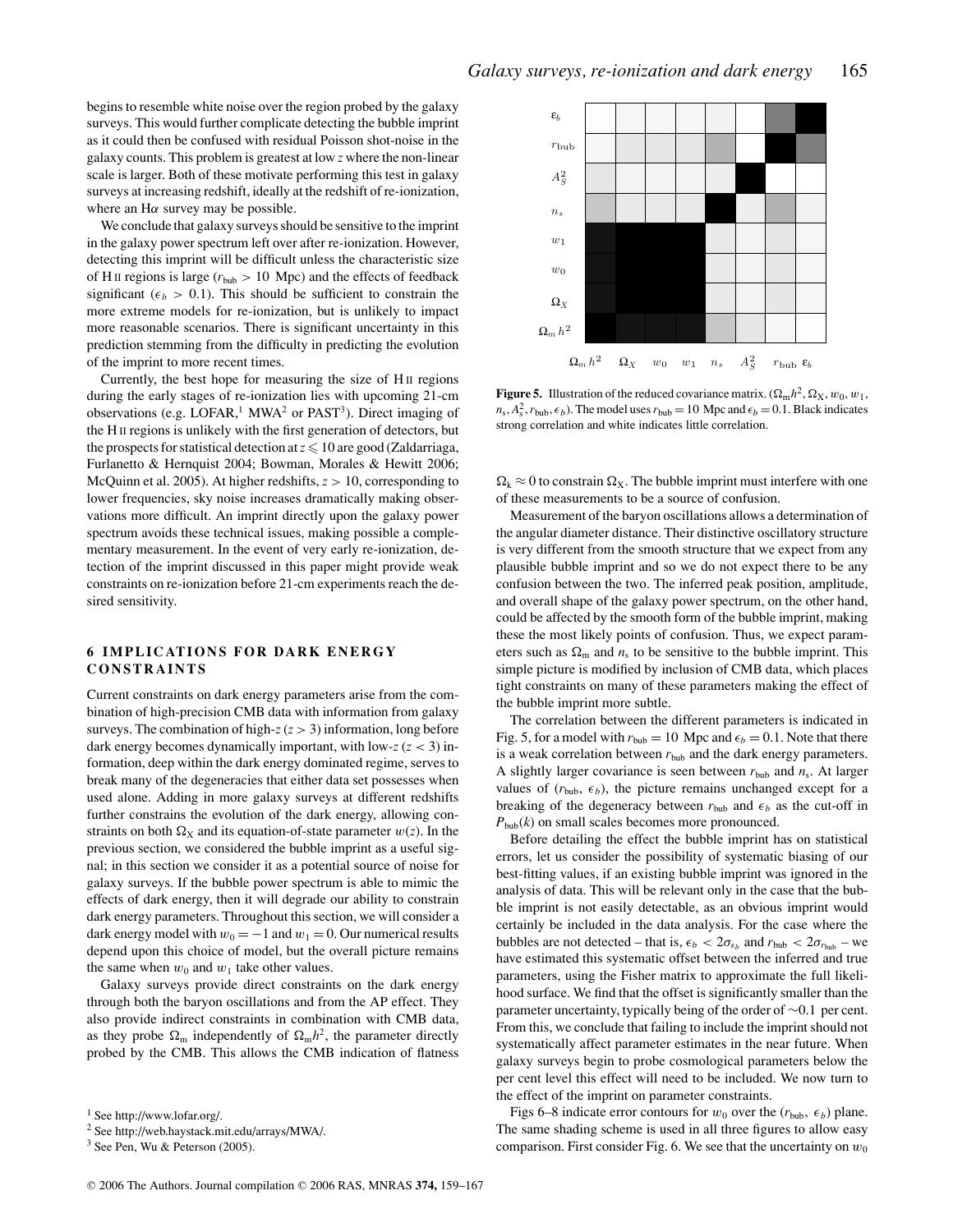

**Figure 6.** Model A: Contour map of errors in  $w_0$  in the bubble parameter plane. We plot contours spanning the range  $\sigma_{w_0} = 0.22{\text -}0.58$  in intervals of 0.04. The fiducial model takes  $w_0 = -1$  and  $w_1 = 0$ . When no bubbles are present, we find  $\sigma_{w_0} = 0.39$ .



**Figure 7.** Model B: Contour map of errors in  $w_0$  in the bubble parameter plane. As for Fig. 6.



**Figure 8.** Model C: Contour map of errors in  $w_0$  in the bubble parameter plane. As for Fig. 6.

is maximal for bubble parameters  $r_{\text{bub}} \approx 80$  Mpc and  $\epsilon_b \approx 0.5$ . The form of  $P_{\text{bub}}(k)$  is plotted in Fig. 1 where we see that it cuts off close to the maximum of the density power spectrum. This is consistent with our above statements. We find a maximum uncertainty of  $\sigma_{w_0} =$ 0.48 in contrast with the uncertainty  $\sigma_{w_0} = 0.39$  in the absence of bubbles. This indicates that bubbles can be an important source of noise in attempts to constrain dark energy. However, the large values of  $(r_{\text{bub}}, \epsilon_b)$  required for this effect seem theoretically unlikely and from the discussion in Section 5 would allow direct detection of the bubbles. For more reasonable choices of bubble parameters ( $r_{\text{bub}}$  < 10 Mpc,  $\epsilon_b$  < 0.1), the uncertainty on  $w_0$  reduces to  $\sigma_{w_0} = 0.39$ . Thus, the effect of the bubble imprint is likely to be somewhat important in future attempts to constrain dark energy.

Now consider Figs 7 and 8. The increased uncertainty in  $w_0$  is more pronounced in model B, where the uncertainty rises as high as  $\sigma_{w_0} = 0.62$ . Even here, for small values of ( $r_{\text{bub}}$ ,  $\epsilon_b$ ), the bubble imprint becomes unimportant and we recover  $\sigma_{w_0} = 0.39$ , the nobubble uncertainty. Again this maximal uncertainty occurs close to  $r_{\text{bub}} \approx 80$  Mpc and  $\epsilon_b \approx 0.5$ . The increased value of  $\sigma_{w_0}$  is a consequence of the bubble imprint growing at the same rate as the density fluctuations. Consequently, the overall shape of the total galaxy power spectrum remains constant in time. Thus, combining information at two redshifts provides much less leverage on separating out the two components, leading to larger parameter uncertainties. In model C, the damping of the imprint means that it has much less effect on the dark energy parameters.

Finally, we note that Figs 6–8 display a region of decreased uncertainty in  $w_0$  in the top right-hand corner, when the bubbles are large and feedback strong. This is an interesting example of the AP effect. In this region, the bubble power spectrum dominates over the density contribution and the overall shape of the galaxy power spectrum displays a well-defined, sharp cut-off. Distortion of this scale by the AP effect places good constraints on the dark energy. Galaxy surveys already show that the galaxy power spectrum closely traces the underlying density field, so this region is ruled out.

Having considered dark energy parameters, it would seem natural to also consider inflationary parameters; for example, the tilt  $n<sub>s</sub>$  and amplitude  $A_S^2$ . For the surveys that we have analysed, inclusion of the bubble power spectrum makes little difference to the uncertainty on these parameters. Essentially, all of the information needed for constraining these quantities is contained within the CMB. In the absence of information on the optical depth  $\tau$ , or if there are significant tensor modes, galaxy-survey information becomes important in breaking degeneracies. This is not true in the cases that we consider, where CMB-polarization information is well measured. If we were to try and use galaxy-survey data by itself, we would notice increased uncertainty in the tilt *n*s.

## **7 CONCLUSIONS**

In this paper, we have discussed the possibility that patchy reionization may leave an imprint in the distribution of galaxies through its effect on the collapse and cooling of baryons. We considered a simple *ansatz*linking galaxy number density to the ionization fraction and used a halo-model approach to calculate the imprint of inhomogeneous ionization on the galaxy power spectrum. We then applied a Fisher-matrix approach to place constraints on the effect of this imprint.

Our calculation shows that detecting the bubble imprint through large galaxy surveys is potentially feasible, but highly dependent upon the details of re-ionization. We have shown that, for a detection to be possible with upcoming experiments, bubbles must be large